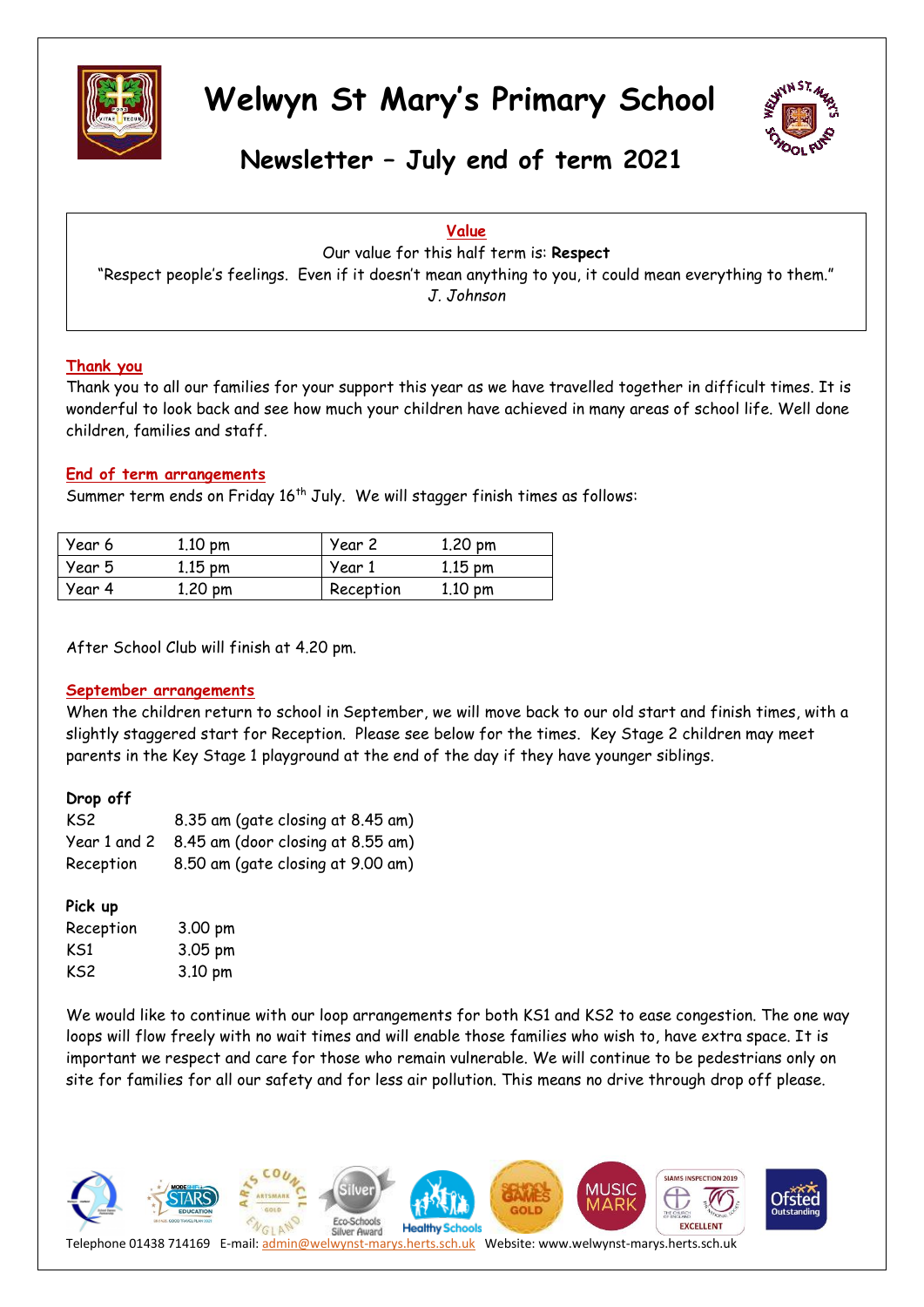



## **Newsletter – July end of term 2021**

To reduce congestion and improve safety within school grounds, the drop-off zone will remain out of use. Please do walk to school wherever possible, or use the carparks in the village to "park and stride". This has a number of benefits to physical and mental health as well as the improved air quality around our school.

We will resume normal assemblies, shared play areas, clubs and the shared use of our dining room from September. We will still be very careful over good ventilation and good hygiene practices.

PE kits will be worn to school on PE days please and we will send days out to you in September. For the Thursday 2nd and Friday 3rd September it will be full school uniform please.

#### **Farewell to Year 6**

We are very sorry to say goodbye to this year's Year 6. They always were a remarkable group of children but their resilience and fortitude during the pandemic has been nothing short of outstanding. They have continued to achieve across the board and adapted amazingly well to routines we had never even heard of two years ago. In many ways they have grown stronger and it has been lovely to see how they have built great friendships supporting each other in class and beyond. They have made history and, in years to come, people will marvel on how these children lived with restrictions and yet continued to thrive cheerfully.

We wish every member of Year 6 every success for the future as they all deserve it. The recent Year 6 golf event for girls was organised by 'This Girl Can'. I would extend that to all our Year 6 by saying 'These Children Can'. They are super able and have the right attitude to take on every future challenge. Good luck to them all.

#### **Farewell to staff**

#### **Mrs Stripe**

Thanks to Mrs Stripe for 27 years of kindness and care. Hands up who has Mrs Stripe helped in any way? First aid, hearing them read or helping with their work? What a lot of people. If we said it was 200 pupils every year then that is 5,400 altogether and even then that may not include everyone. What a wonderful record to have Mrs Stripe and for that alone you are awarded a WSM medal.

#### **Mrs McKenna**

Thank you to Mrs McKenna for 16 years of excellent teaching and leading our art – especially the mosaics. We will miss her very much and we owe her a huge thank you for all she has done for Welwyn St Mary's. The amazing Year 5 dances, dancing in SMART herself, great class assemblies, all the art competitions, being fun to work with and working so hard.

#### **Mrs Platt**

Thank you Mrs Platt for 17 years of amazing teaching and a fantastic love of history. We also owe her a huge thank you for all she has done. Being a great Year 6 teacher, going on PGL, organizing excellent trips like Duxford and RAF Hendon, taking time to listen, helping people with problems, making beautiful displays and creating such a lovely classroom to learn in.

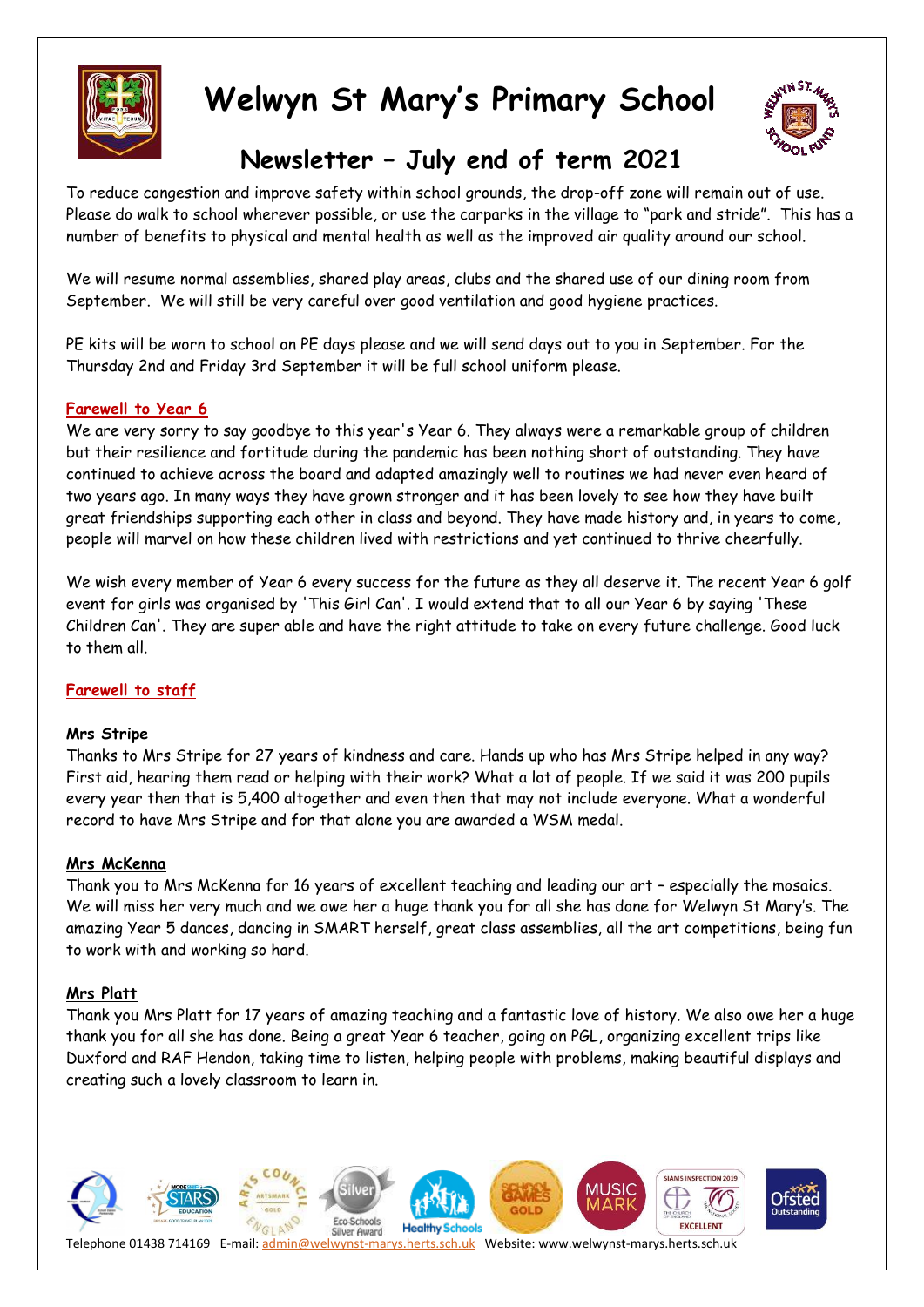



### **Newsletter – July end of term 2021**

#### **Ms Anstey**



Ms Anstey has taught here for twenty five years. She is an amazing teacher. She has also:

- $\checkmark$  organized all our RE teaching brilliantly
- taught across both key stages 1 and 2 in school
- run all the reading scheme books
- been an expert handwriting teacher
- organized brilliant Music Evenings
- sung in our choir
- helped all the other teachers with advice and expertise
- $\checkmark$  helped keep you all safe
- organized hundreds of playtime and lunchtime rotas
- $\checkmark$  given excellent assemblies
- produced the highest quality Christmas productions
- helped hundreds, if not thousands, of pupil reach their best
- organized all of Key Stage 1 brilliantly
- including 25 fabulous Sports Days

#### **Summer wedding**

Congratulations to Miss O'Keeffe who is getting married over the summer holidays. From September she will be known as Mrs O'Smith.

#### **Pig visit**



**Ark Farm visit for Year 1**

In Year 4 we have been reading Sheep Pig by Dick King Smith. We enjoyed the book so much and decided to spend our class budget from the school governors and School Council on a pig visit. The pigs were called Miracle and Ella. It was so exciting. We got to go in the pigs' cage and could stroke them, feed them and scratch them. It was so much fun!

*Teddy and Elisa*

Year 1 were very excited to welcome animals from Ark Farm. Star guests were a barn owl and a pygmy hedgehog. Thank you to School Council and governors for this end of term treat.

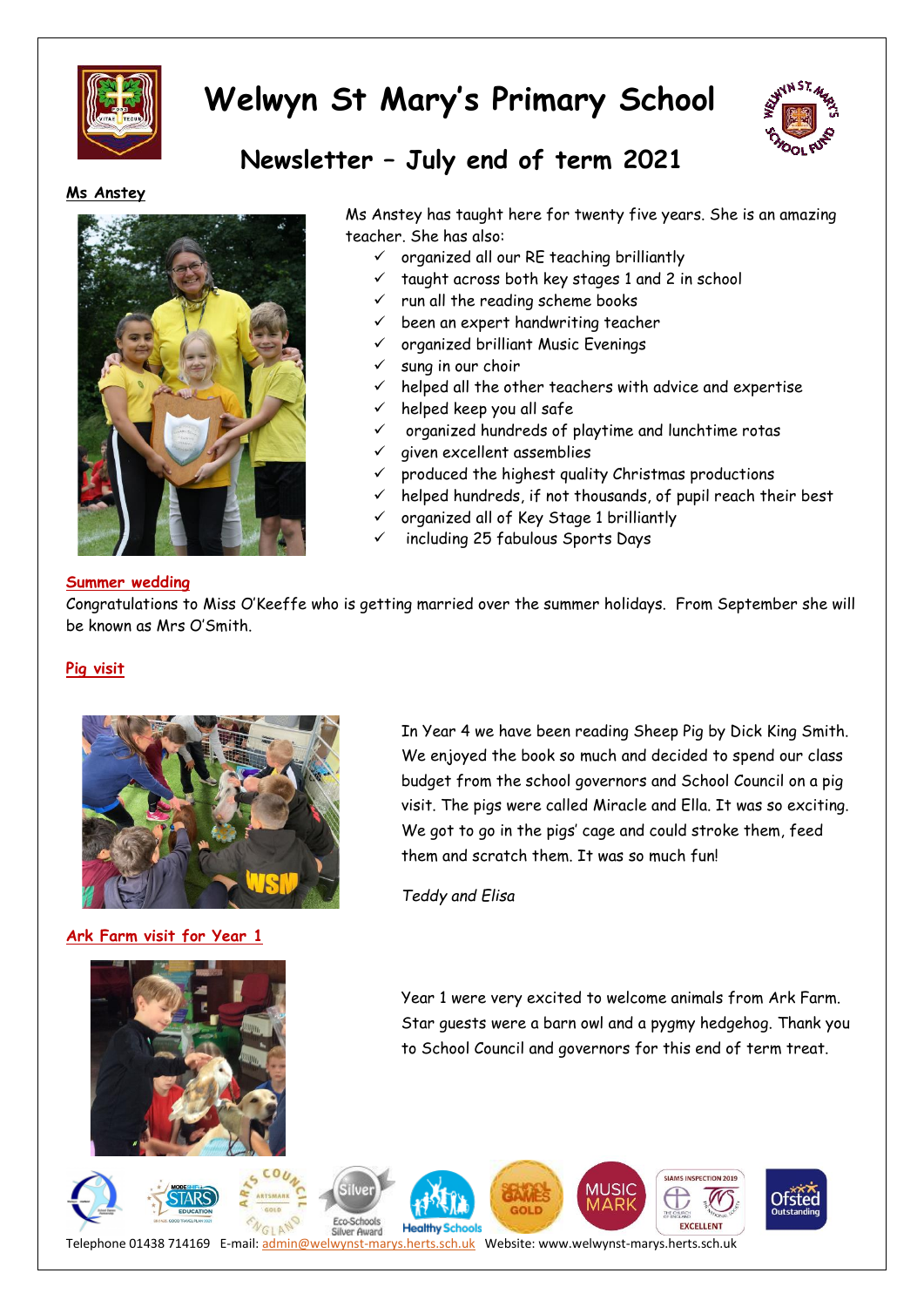



### **Newsletter – July end of term 2021**

#### **Nature Day**

Well done Green Group and Mrs Mather for inspiring us to respect our lovely planet during Nature Day and thereafter. Children throughout the school took part in a range of nature activities and discussions focussing on how we can appreciate and support wildlife. Plus, we raised an enormous £534 to buy plants for school and to support the World Wild Life Fund. Thank you to everyone who contributed.

#### **Reception Police visit**



Reception were lucky enough to have a visit from PCSO Anne in July. Anne showed the children her equipment and discussed how it could be used. She then taught the children ways to stay safe, for example explaining who to ask for help if they are lost. Anne encouraged the children to try on her high-visibility jacket and hat. They then got to see the police car and hear the siren. The children had a go at holding the shield and being a police officer. It was thoroughly enjoyed by all.

**Sports Day**







The children had a wonderful time and that is our main focus for these events. Congratulations to Saxons and Romans for winning the KS1 and KS2 events respectively.

#### **Nature Reserve competition**

Congratulations to Toby in MN2 and Jess in P6 who were picked as the winning designs for the science competition of creating a new door for the Nature Reserve. Mrs Rogers is going to take their designs to paint and create the new door.

We look forward to sharing images of the new door new year.

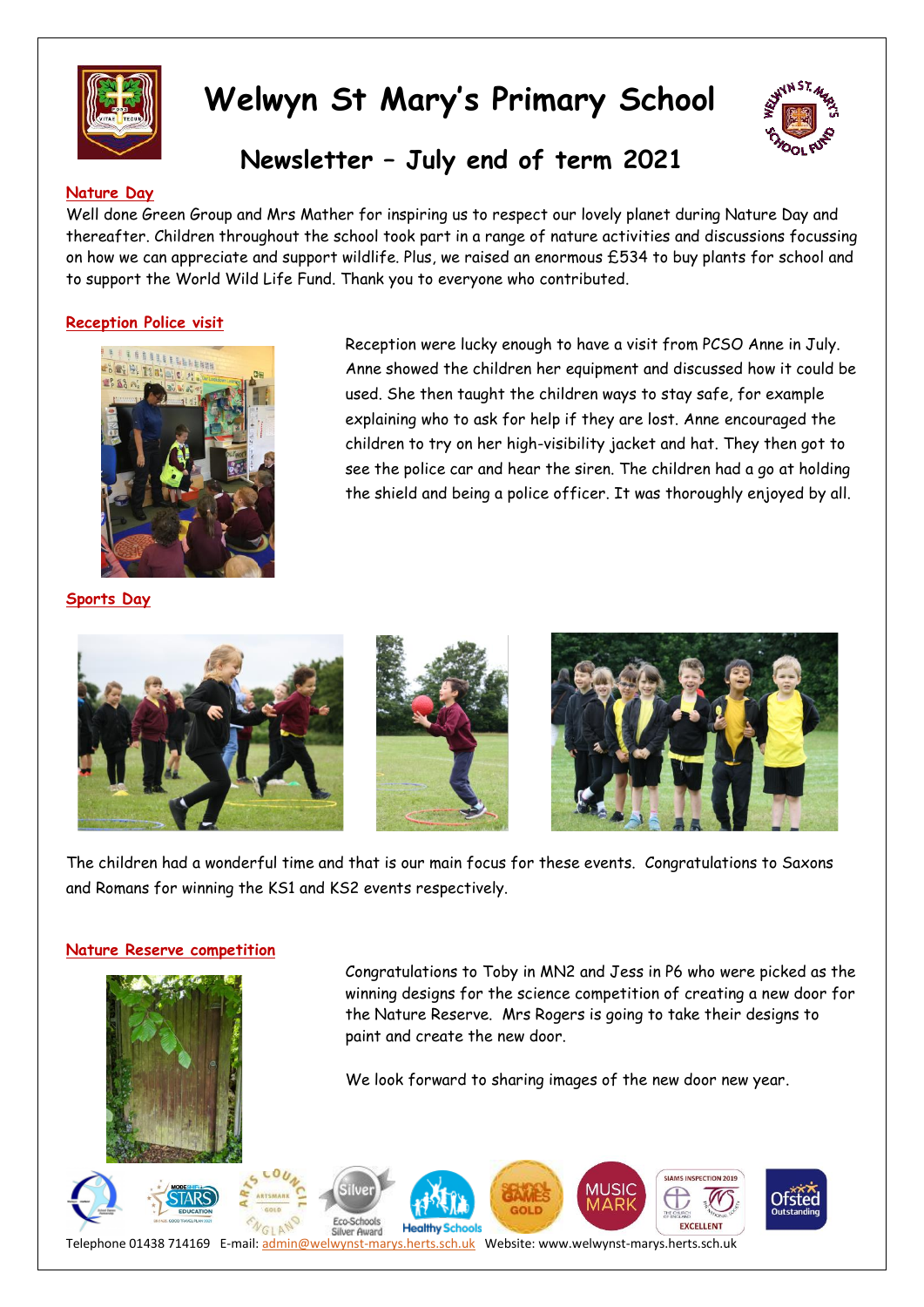



**Newsletter – July end of term 2021**

#### **Year 6 activity day**





#### **Handwriting competition winners**

Well done to all children who entered the handwriting competition. The standard was very high this year. Congratulations to our winners:

| Value/Class      | Winner   | Most Improved | <b>Special Mention</b> |
|------------------|----------|---------------|------------------------|
| Friendship/LR    | Mmesoma  | Max           |                        |
| Friendship/MR    | Millie   | Ethan         | Seren and Thomas       |
| Forgiveness/M1   | Juliet   | Michelle      | Jamie                  |
| Forgiveness/CD1  | Tara     | Callum        | Harry                  |
| Perseverance/AT2 | Logan    | Penelope      |                        |
| Respect/MN2      | Isla     | Sam           |                        |
| Thankfulness/S3  | Sophia   | Billy         |                        |
| Truthfulness/BC3 | Preston  | Teddy         | Matthew                |
| Generosity/A4    | Olivia   | Edward        | Jenson                 |
| Courage/O4       | Lotty    | George        |                        |
| Compassion/MJ5   | Ellie    | Maja          |                        |
| Trust/A5         | Riley    | Reece         |                        |
| Service/P6       | Scarlett | Brendan       |                        |
| Justice/HT6      | Ruby     | James         |                        |

#### **End of year prizes**

**Year 2 prize winners:** Attainment: Fred C and Toby M Progress: Isla D and Poppy T

**Year 4 prize winners:** Melissa C- excellent progress in maths English and reading Tianna- excellent progress in reading Charlie W- excellent progress in reading Nicholas W- great progress in maths and reading

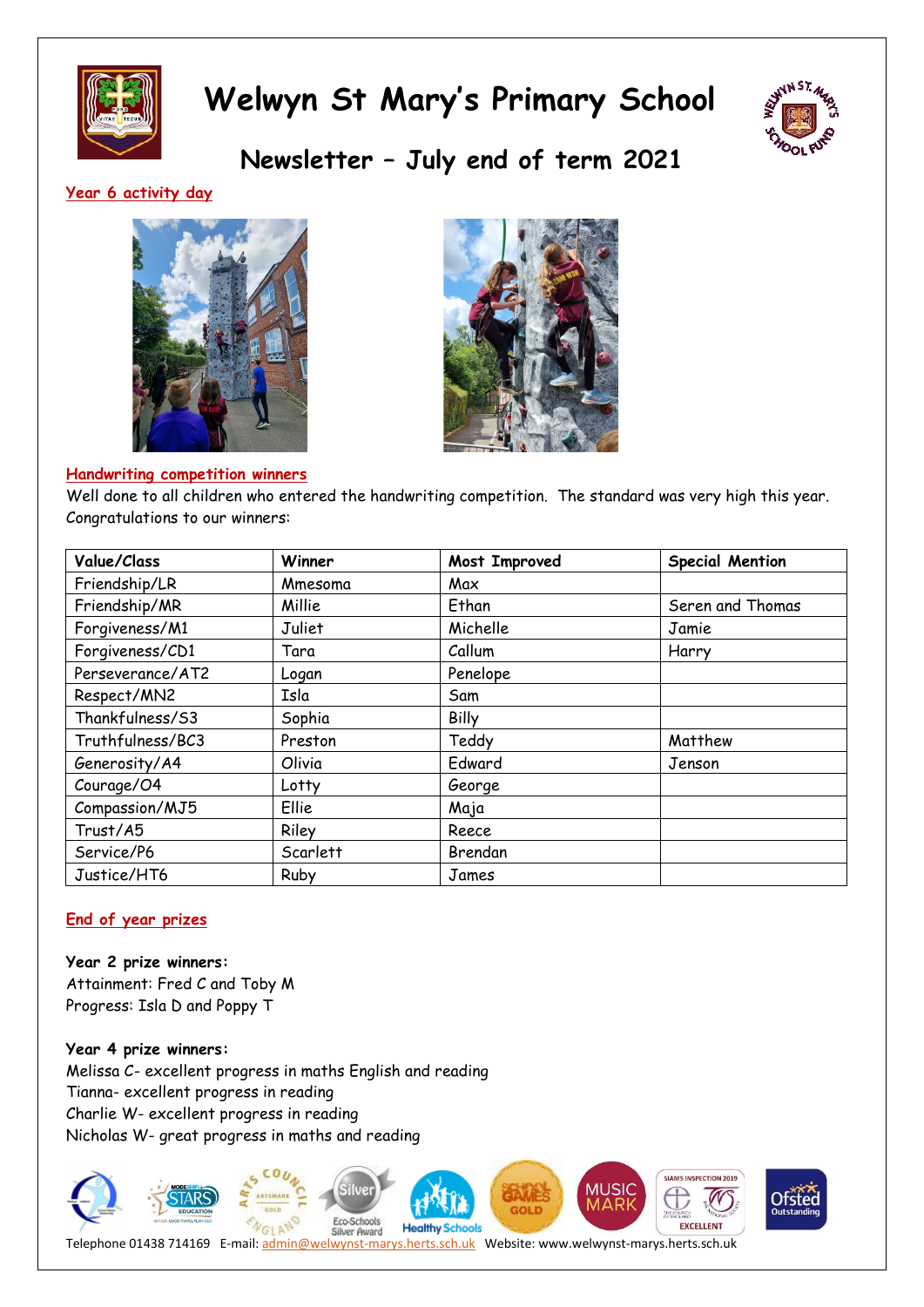



## **Newsletter – July end of term 2021**

George C for excellent progress with his writing Memmy Y for great progress in maths. Martha W for great progress in writing. Anabelle C for great progress in maths.

#### **Year 6 prize winners:**

Attainment: Jess H P6 Progress: Manuka HT6 English: Lucas B P6 Maths: Ahrin HT6 PE: Hermione HT6 and Lucas W HT6 Overall contribution to school: James HT6 (sport, music and citizenship) and Eliza P6 Citizenship: Millie HT6 and Brendan P6 Values: Josh K HT6 and Amber P6 Music: Leah G P6 Art: Annelise HT6 Great attitudes to learning: Freddie C P6 and Robin HT6

#### **July and August Birthdays**

Congratulations to all who celebrate in July and August:

Ellis, Iris, Laura, Nia, Madeleine, William, Catherine, Tommy, Emily, Liahna, Sophie, Anna, Dylan, Violet, Bryan, Charlotte, Finn, Florence, Jacob, Evelyn, Willow, Joseph, Camilla, Lilia, Aaryan, Saina, Robin, Freddie, Mollie, Katie, Edward, Catherine, Annabel, Victor, Dylan, Riley, James, Maximus, Aiden, Esme, Amelie, Arabella, Martha, Reece, Ella, Evie, Lucas, Alana, Lily, Elena-Carolyne, Marcus, Dylan, Montgomery, Faris, Melissa, Billy, Thomas, Yarden, Ria, Arabella, Zara, Logan, Maximus, Poppy, Khian, Kanishk, Alice, Poppy, Lily, Fletcher, Elsie, Alessio, Matthew, Alice, Miss Blyth, Miss Bryant, Mrs Crofts, Mr O'Neill, Mrs Porter, Mrs Read, and Mrs Westley.

#### **Attendance Award**

Congratulations to MJ5 who have won the July attendance award.

MJ5 98.45% AT2 98.35% BC3 97.75% CD1 97.6% LR 97.5%

The overall winners for this academic year were A4. Very well done.

| Α4  | 98 55% |
|-----|--------|
| MJ5 | 97 85% |
| BC3 | 97 8%  |
| MN2 | 97.5%  |
| AT2 | 97 45% |

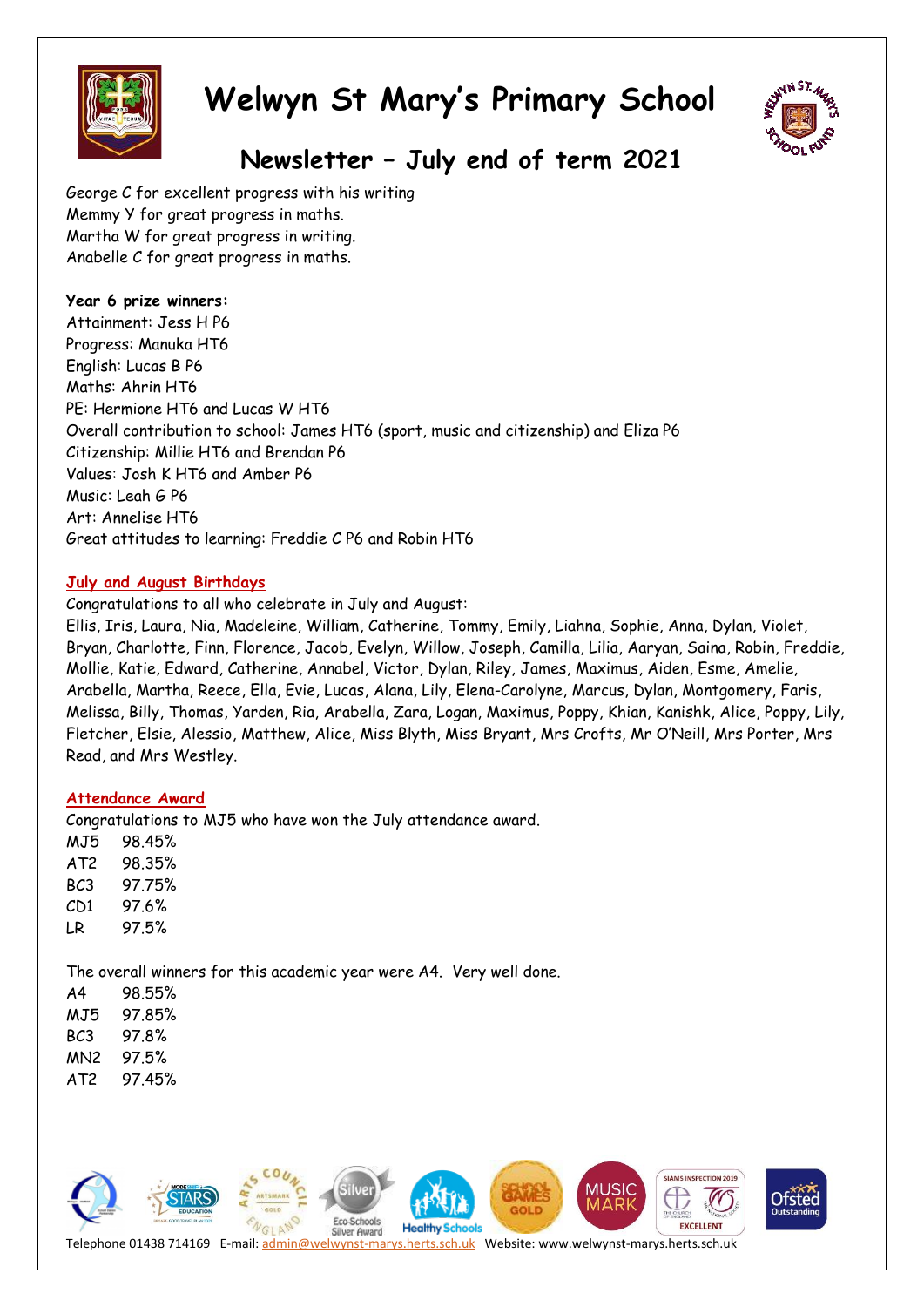



## **Newsletter – July end of term 2021**

#### **Mosaic Project**

We are pleased to share with you the photos of our mosaics that were created to represent all of our school values. Thank you to School Fund and PTFA for supporting this financially.













#### **House Points**

| $1st$ place           | Normans | 2125 |
|-----------------------|---------|------|
| 2 <sup>nd</sup> place | Saxons  | 1950 |
| 3 <sup>rd</sup> place | Romans  | 1879 |
| 4 <sup>th</sup> place | Vikings | 1210 |

Well done to all Normans.

#### **Summer holiday work**

We are delighted to say the following work is booked for the summer holiday. Thank you Mr Stockton. New windows for the hall and upper floor in quad (this completes the whole school), new roof for the Garden Room (we were lucky enough to get a grant for this), repairs to hall and corridor roof and the hall interior being painted.

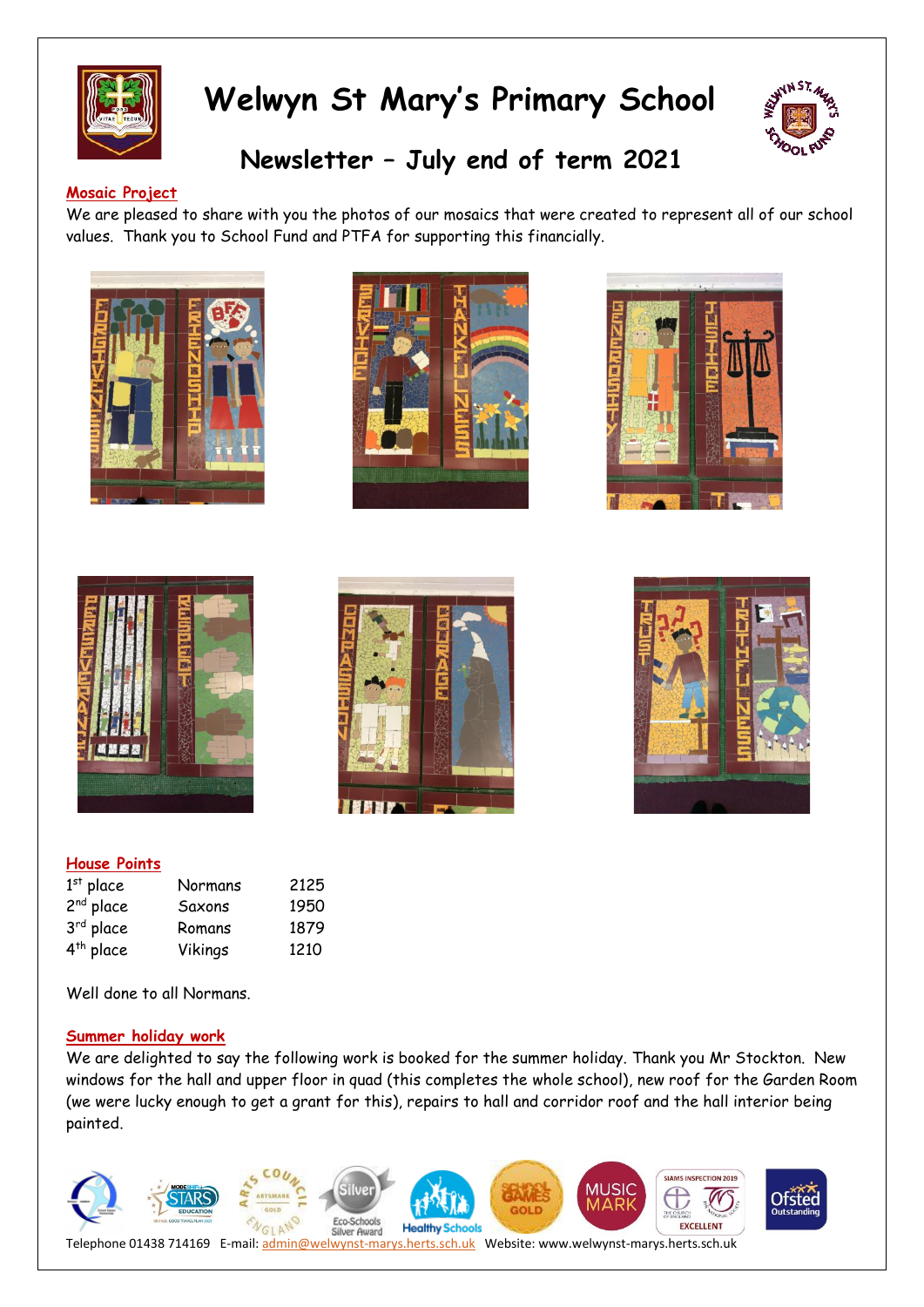![](_page_7_Picture_0.jpeg)

![](_page_7_Picture_2.jpeg)

## **Newsletter – July end of term 2021**

#### **Summer Learning Support**

Oak National Academy have provided online learning resources and lessons during the pandemic, and they have produced a programme of support over the summer. There are lessons covering a range of subjects which you may like to access over the holiday period. Please visit: [oaknat.uk/summerhelp](http://www.oaknat.uk/summerhelp) to see what is available.

#### **Library**

Welwyn Community Library is now open 4 days a week in the Civic Centre. There's a good choice of books for both adults and children to borrow and it's free to belong. Pop in and find out about the Summer Reading Challenge 2021. It's open to children of any age - stickers, a certificate and medal can be collected for reading 6 library books over the summer holidays.

#### **Findings from parental survey**

A very big thank you to all of you who kindly completed our annual parental survey. We had 237 respondents. We value your opinions and welcome your feedback. Thank you too for your lovely comments.

You told us:

| My child is happy at this school                                          | 97%                          |
|---------------------------------------------------------------------------|------------------------------|
| My child feels safe at this school                                        | 100%                         |
| My child is making good progress at this school                           | 97%                          |
| This school ensures my child is well looked after                         | 98%                          |
| My child is well taught at this school                                    | 98%                          |
| This school makes sure its pupils are well behaved                        | 99.1%                        |
| This school has high expectations or my child                             | 95.3%                        |
| This school deals with any cases of bullying effectively                  | 92%                          |
| When I have raised concerns they have been dealt with properly            | 93.7%                        |
| This school makes me aware of what my child will learn during the year    | 91.6%                        |
| I receive valuable information from this school about my child's progress | 86%                          |
| There is a good range of subjects available to my child at this school    | 96.7%                        |
| My child can take part in clubs and activities in this school             | 93.3%                        |
| This school supports my child's wider development                         | 91.6%                        |
| This school is well led and managed                                       | 97.1% (76.4% strongly agree) |
|                                                                           |                              |
| I would recommend this school to another parent                           | 95.4%                        |

Some of you also said:

- You would welcome more feedback on your child's progress
- You would like more clubs
- You would like a wider menu choice at lunchtime
- You would have preferred no class mixing this time
- You would have liked to have been able to watch Sports' Day

What we are going to do:

![](_page_7_Picture_19.jpeg)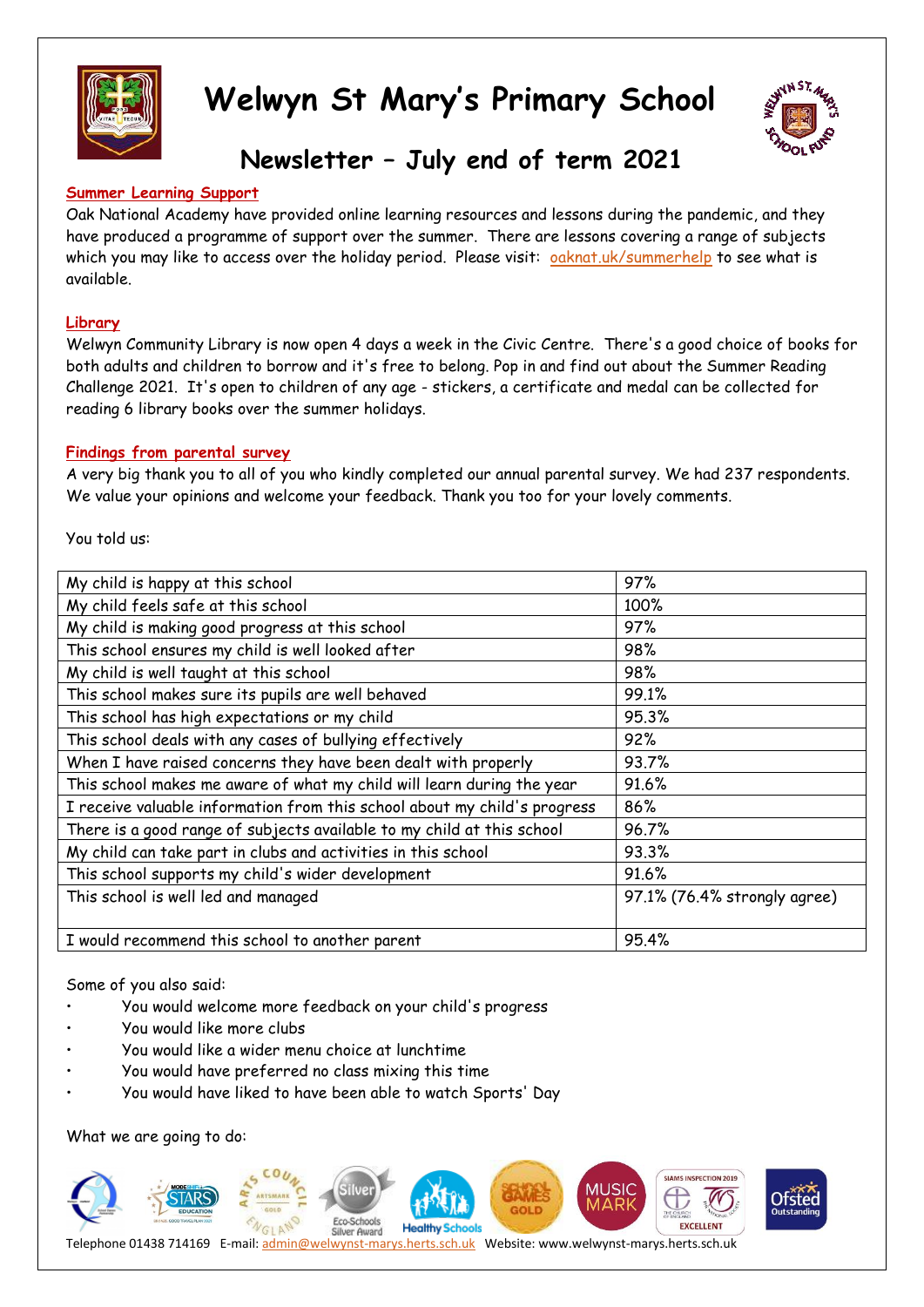![](_page_8_Picture_0.jpeg)

![](_page_8_Picture_2.jpeg)

## **Newsletter – July end of term 2021**

• Return to our full reporting programme, as per pre-COVID 19, with three written reports a year and not two as this year due to Lockdown.

• Amplify our termly leaflets with Knowledge Organisers for all year groups. These will include key teaching vocabulary for all main areas your child will be taught.

Return to our pre-COVID 19 club provision and try to build in more for KS1.

Return to our full menu choice, as per pre-COVID 19, now that we can use our dining room again from September.

• Fully support all pupils in their transition to their new classes

#### **Covid-19 information**

If your child develops Covid-19 symptoms please notify the school at the earliest opportunity – [admin@welwynst-marys.herts.sch.uk](mailto:admin@welwynst-marys.herts.sch.uk) – and also notify us of the results of PCR tests. This is **ESSENTIAL** so that we can carry out our track and trace actions should others need to isolate as a result.

A reminder that Lateral Flow Tests should NOT be used on Primary age children, and should NOT be used if you have Covid-19 symptoms.

To protect our whole school and particularly our extremely vulnerable families, please do not send your child into school if:

- they have Covid symptoms
- anyone in your household has Covid symptoms
- anyone in your household, including your child, has had a test and is awaiting results

#### **Foodbanks help**

We have links with local foodbanks so, if you are struggling financially at the moment, please contact the school office in confidence and we can refer you.

#### **Pupil Premium and Free School Meals**

For every child registered for Pupil Premium, the school receive additional funding which is spent on raising the attainment of those pupils. If you are entitled to Pupil Premium funding, your child could access a range of additional benefits, including extra help in class, additional resources, items of uniform, free school trips and visits and one free club per term.

If you think that you might be eligible for free school meals and are not currently registered, please complete the simple online application form which can be found at: [www.hertsdirect.org/freeschoolmeals](http://www.hertsdirect.org/freeschoolmeals)  Once you have registered your child, please inform the school office.

![](_page_8_Picture_21.jpeg)